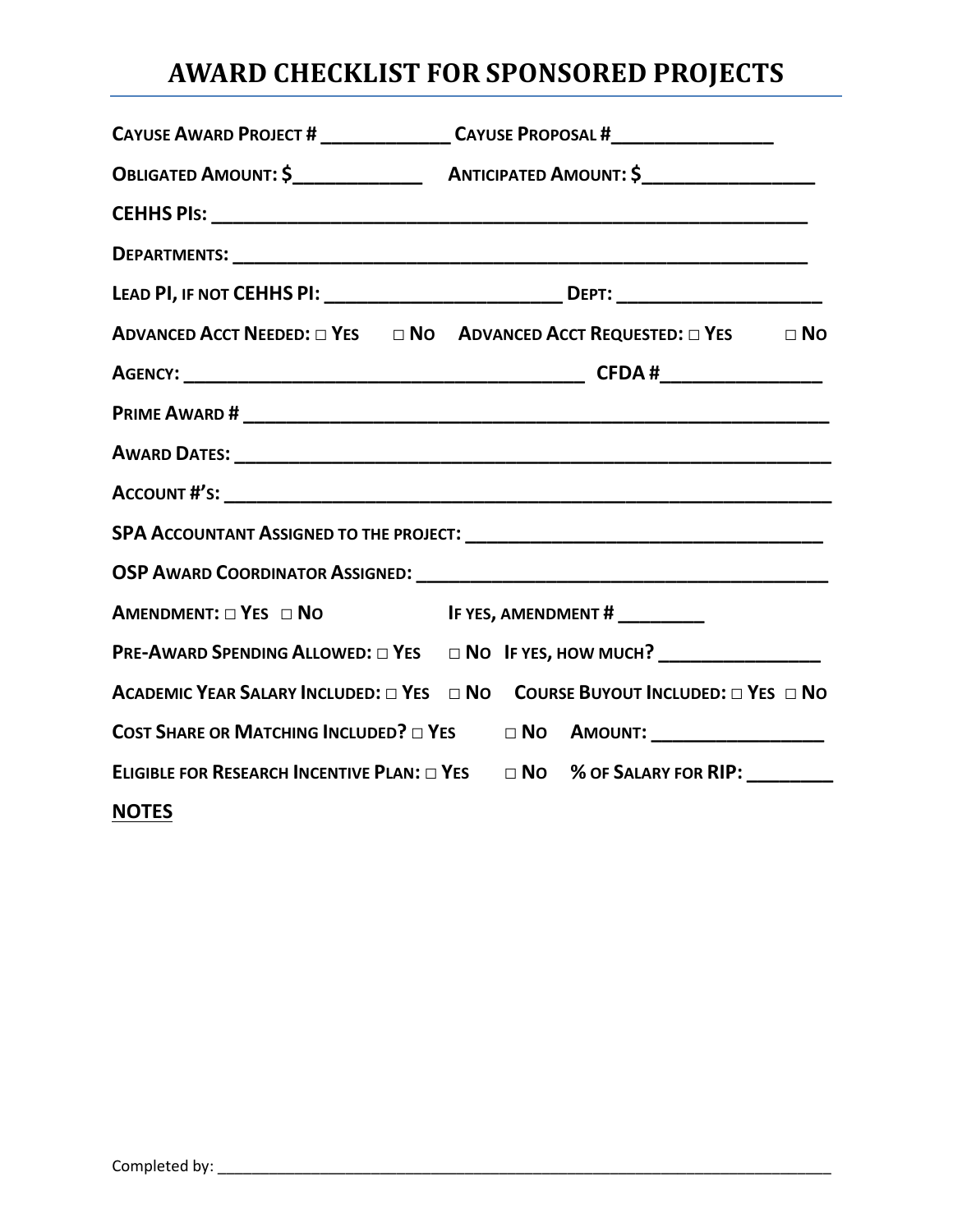# **ADVANCED ACCOUNT REQUEST**

- $\square$  Complete WBS Element Request [form](http://controller.finance.tennessee.edu/wp-content/uploads/sites/7/2017/03/Request-for-WBS-Elements-Sponsored-Projects.pdf) and send t[o cdollar1@utk.edu](mailto:cdollar1@utk.edu) along with [GL budget](http://osp.utk.edu/wp-content/uploads/sites/49/2017/03/GL-workbook_3-30-17.xls) and budget justification
- $\Box$  If there are child accounts in other departments, check with them about a need for advanced accounts

## **AWARD OVERSIGHT AND MAINTENANCE**

- □ Make sure there are **no outstanding compliance items (IRB or IACUC Approval).**
- □ **[FERPA](https://ferpa.utk.edu/) form on file** for students? Form [link](http://ferpa.utk.edu/wp-content/uploads/sites/45/2016/03/StdInfoRelFrmforSPA-_2_.pdf) here
- □ Does the PI need to complete [CITI training](https://www.citiprogram.org/) for **Responsible Conduct of Research**?
- □ **Upon award notification from OSP, review the final GL budget,** a part of the UT budget worksheet, to ensure accuracy of budget GL category allotment.
- $\Box$  **Review the budget** posted in IRIS for accuracy to ensure it matches the FINAL GL budget sent to OSP.
- □ **Review budget worksheet, budget justification and project summary with PI** to understand the purpose of the project and the charges anticipated. These are in the Cayuse record.
- □ **Pay funding changes-**please make changes in IRIS for any salary that is being paid for by the sponsored project. This applies to both Academic and Summer salary (Please refer to Sponsored Project Salary Policy [FI0207\)](https://universitytennessee.policytech.com/dotNet/documents/?docid=397&public=true)
- □ Does the PI anticipate **departmental resources (i.e. copying, printing, office supplies, etc.)?** Does the award F&A cover this? If not, talk about possible budget revision to include items.
- $\Box$  Is **course buyout** included? Secure adjunct to teach the class after Departmental approval.
- □ Is **cost share** included? If so make sure to: 1) **process pay funding changes** if cost share is in salary and benefits, 2) **effort certification** is complete, and 3) closely monitor cost share accounts on a monthly basis to ensure meeting the grant/contractual requirements. See Policy [FI0210-](https://universitytennessee.policytech.com/dotNet/documents/?docid=49&public=true)Sponsored Projects – Cost Sharing.
- □ **Salary Cap**-Does the PI or Co-PI salary exceed the salary cap? (Please refer to UT Fiscal policy [FI0208\)](https://universitytennessee.policytech.com/dotNet/documents/?docid=48&public=true). The current rate limitation and NIH notice can be found at [https://grants.nih.gov/grants/policy/salcap\\_summary.htm.](https://grants.nih.gov/grants/policy/salcap_summary.htm) If so, please ensure that an internal account is setup to cover the overage. The Cayuse record will have a spreadsheet to assist with this matter.
- □ **Accounts Payable Contracts** If so, see the checklist attached to this sheet.
- □ **Subawards**-see attached checklist for monitoring. OSP will initiate and write any subawards associated with this sponsored project. Contact [OSP@utk.edu](mailto:OSP@utk.edu) with questions. The department and PI are responsible for closely monitoring the progress and spending of each subaward. Make sure other non-lead departments have the files and account information they need from Cayuse
- □ Does the project include minors? You may need to register your program with **Programs for Minors [SA0575](https://universitytennessee.policytech.com/dotNet/documents/?docid=704&public=true)**
- □ Are the faculty eligible for the **Research Incentive plan**?  $\Box$  Course Buyout included?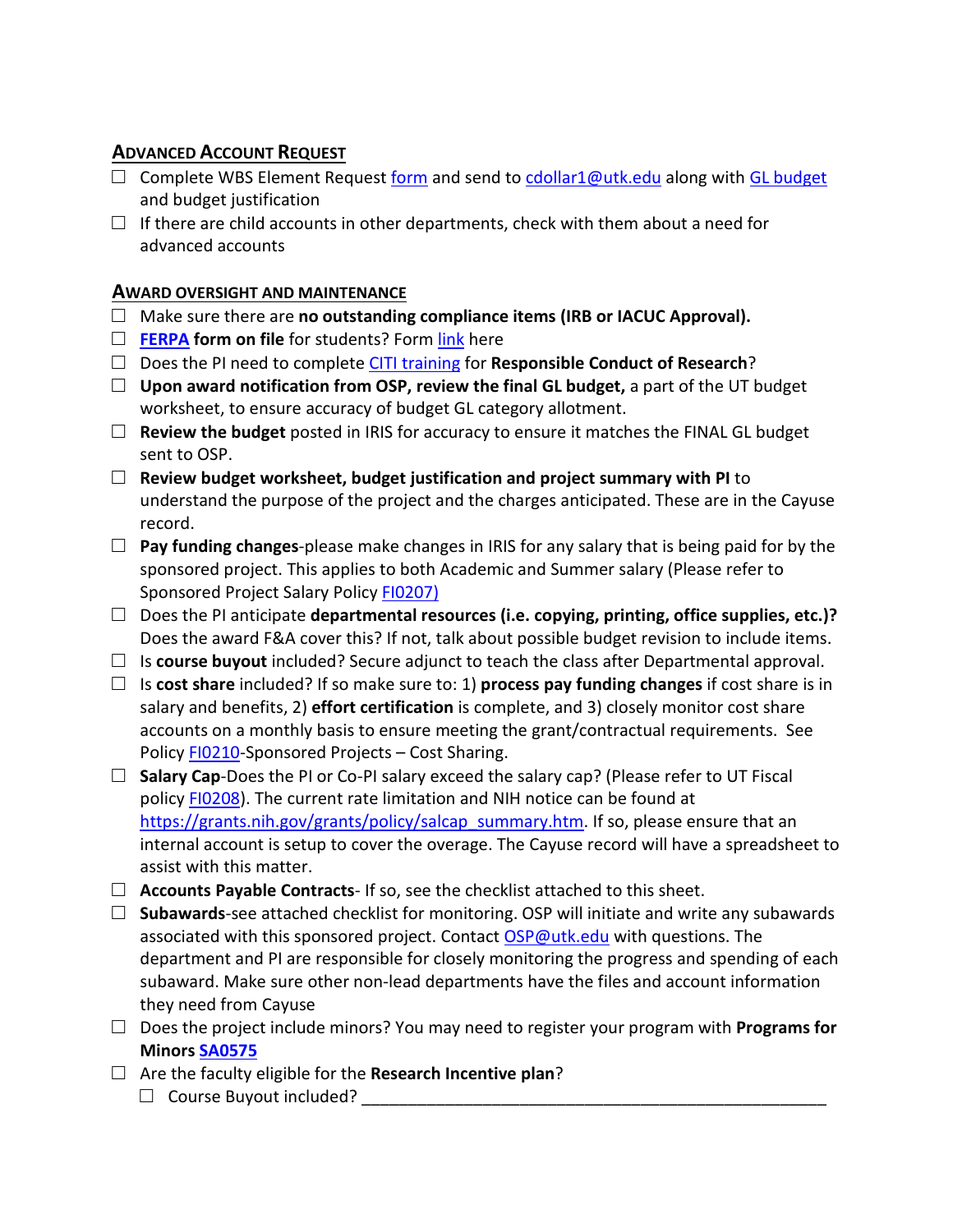- □ How much effort included? \_\_\_\_\_\_\_\_\_\_\_\_\_\_\_\_\_\_\_\_\_\_\_\_\_\_\_\_\_\_\_\_\_\_\_\_\_\_\_\_\_\_\_\_\_\_\_\_
- $\Box$  Estimated RIP Payout:
- □ **Effort Certification** is required for all sponsored projects. Please refer to (UT Fiscal Policy [FI0215\).](https://universitytennessee.policytech.com/dotNet/documents/?docid=398&public=true) Every monthly paid employee who has committed work on a sponsored grant or contract, whether paid or unpaid, must certify his/her effort. All committed sponsored effort must be certified regardless of whether the costs were charged to a sponsored project. For persons who are required to certify, all effort should be certified, whether spent on research, teaching, public service, or other activities. The total effort certified on the IRIS effort certification screen must total 100 percent.
	- $\Box$  If a PI travels for a sponsored project, costed or non-costed effort must be certified for that month.
	- $\Box$  [Effort certification training](https://irishelp.tennessee.edu/gm/folder-1.11.17649?originalContext=1.11.14839)

#### □ **How to approve a ledger**

- $\Box$  Training on electronic ledger approval [https://irishelp.tennessee.edu/gm/folder-](https://irishelp.tennessee.edu/gm/folder-1.11.19526?originalContext=1.11.19522)[1.11.19526?originalContext=1.11.19522](https://irishelp.tennessee.edu/gm/folder-1.11.19526?originalContext=1.11.19522)
- $\square$  This link is a video on how to do no activity approval via IRIS Mobile [https://irishelp](https://irishelp-new.tennessee.edu/vcontent/ELR_NoActivityApproval.mp4)[new.tennessee.edu/vcontent/ELR\\_NoActivityApproval.mp4](https://irishelp-new.tennessee.edu/vcontent/ELR_NoActivityApproval.mp4)
- $\square$  This link is a video on how to do activity approval via IRIS Mobile [https://irishelp](https://irishelp-new.tennessee.edu/vcontent/ELR_WithActivityApproval.mp4)[new.tennessee.edu/vcontent/ELR\\_WithActivityApproval.mp4](https://irishelp-new.tennessee.edu/vcontent/ELR_WithActivityApproval.mp4)

#### **REPORTING TIMETABLE**

Programmatic reports are due (Submitted by OSP with PI):

- □ Quarterly Date Due:\_\_\_\_\_\_\_\_\_\_\_\_\_\_
- $\Box$  Semi-annual Date Due:<br>  $\Box$  Annual Date Due:
- □ Annual Date Due:\_\_\_\_\_\_\_\_\_\_\_\_\_\_
- □ Other Date Due:\_\_\_\_\_\_\_\_\_\_\_\_\_\_
- Date Due:

Financial Reports are due (Submitted by SPA with PI):

- 
- $\Box$  Quarterly Date Due:<br> $\Box$  Semi-annual Date Due: □ Semi-annual Date Due:<br>□ Annual Date Due:
- □ Annual Date Due:\_\_\_\_\_\_\_\_\_\_\_\_\_\_
- $\Box$  Other Date Due: \_\_\_\_\_\_\_\_\_\_\_\_\_\_\_<br> $\Box$  Final Date Due:
- □ Final Date Due:\_\_\_\_\_\_\_\_\_\_\_\_\_\_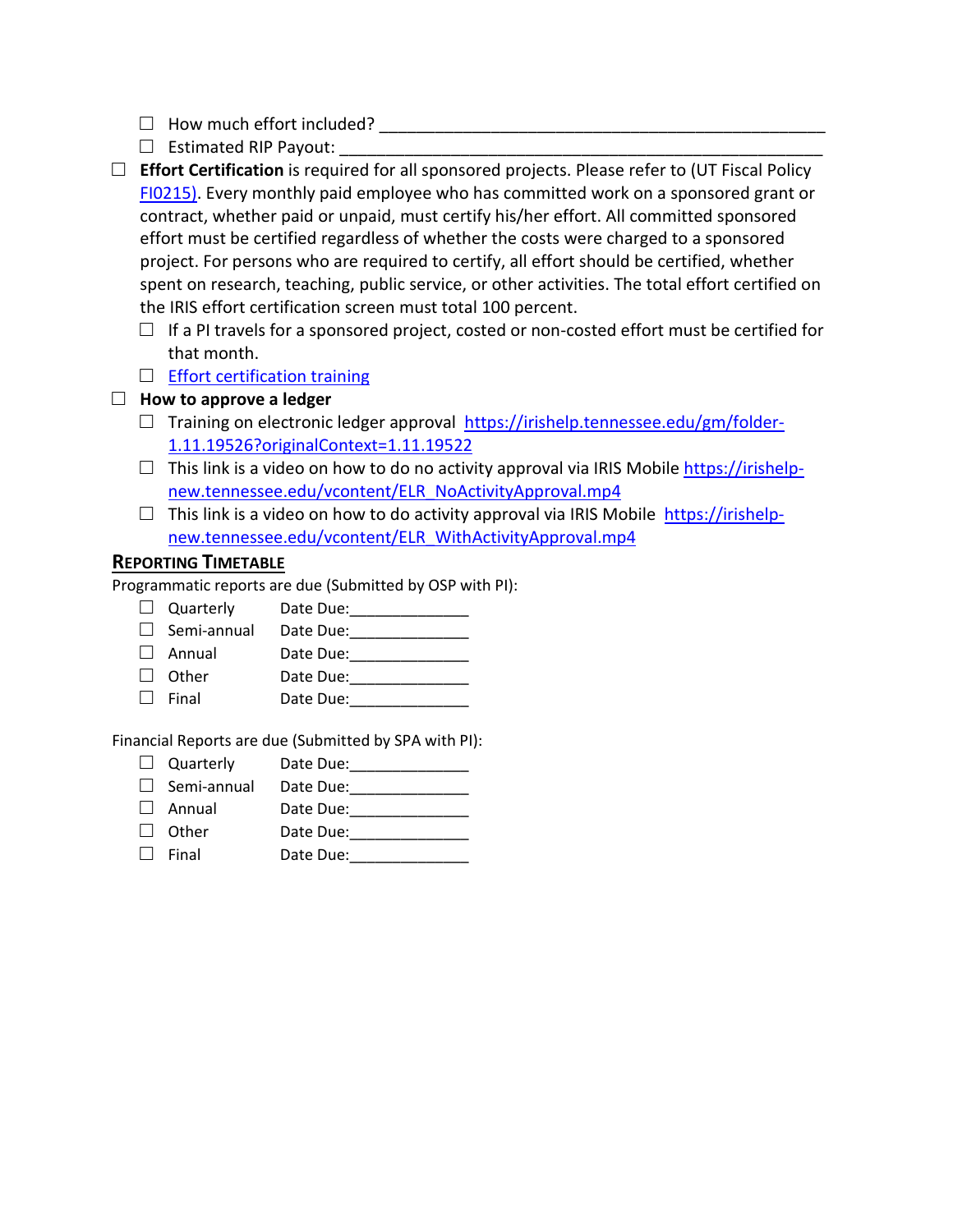### **ROLES AND RESPONSIBILITIES**

# **FACULTY (PI) ROLES AND RESPONSIBILITIES**

- Ensure that all technical reports/deliverables are of high quality and are submitted by sponsor deadlines
- Ensure that subcontractors are performing technical tasks adequately
- Ensure that all charges are reasonable, allowable, allocable, and correctly classified as direct versus F&A
- Ensure that all charges post to the correct sponsored project in a timely manner initiate Advance WBS Element, if necessary
- Ensure that the budget is followed
- Ensure that any sponsor-required prior approvals are obtained
	- o Budget changes, equipment purchases, travel
- Ensure that subcontractor invoices are reasonable based upon the technical work performed and are allocable, allowable and correctly classified as direct versus F&A
	- $\circ$  Don't approve payment of invoices until satisfied with technical performance
	- o Ensure subcontractor invoices include a signed certification statement
- Certifying the Schedule of Final Charges (SFC) Form
	- $\circ$  This can only be certified by the PI or the Department Head in the PI's absence
- Ensure all expenditures posted to the project are allowable, allocable, reasonable and necessary to the scope of work by reviewing, verifying, and electronically approving departmental sponsored project ledgers
- Ensure all expenditures are incurred prior to the end of the project and posted no later than 60 days after it ends.
- Ensure the project WBS Element reflects all actual allowable costs that have been incurred on the project, whether under or overspent
- Ensure that support staff are performing tasks adequately
- Ensure that support staff are given required information in a timely manner
- Ensure that all applicable Federal, sponsor, and UT rules and regulations are followed
- Ensure that award amendments are requested in a timely manner

#### **DEPARTMENTAL HEAD ROLES AND RESPONSIBILITIES**

- Ensure that scope of work advances UT's mission and the goals of the academic unit
- Ensure that all charges are reasonable, allowable, allocable, and correctly classified as direct versus F&A
- Ensure that all charges post to the correct sponsored project in a timely manner
	- o Approve PI starting work before signed award document is received
	- o Approve Advance WBS Element, if necessary
- Pay for any charges not collected from sponsors
	- o Including overruns, disallowances, cost sharing, uncollected or disputed sponsor invoices
- Ensure space exists to perform project work
- Ensure that support staff are performing tasks adequately and are adequately trained
- Ensure that processes and culture are present that promote financial compliance
- Ensure that all applicable Federal, sponsor, and UT rules and regulations are followed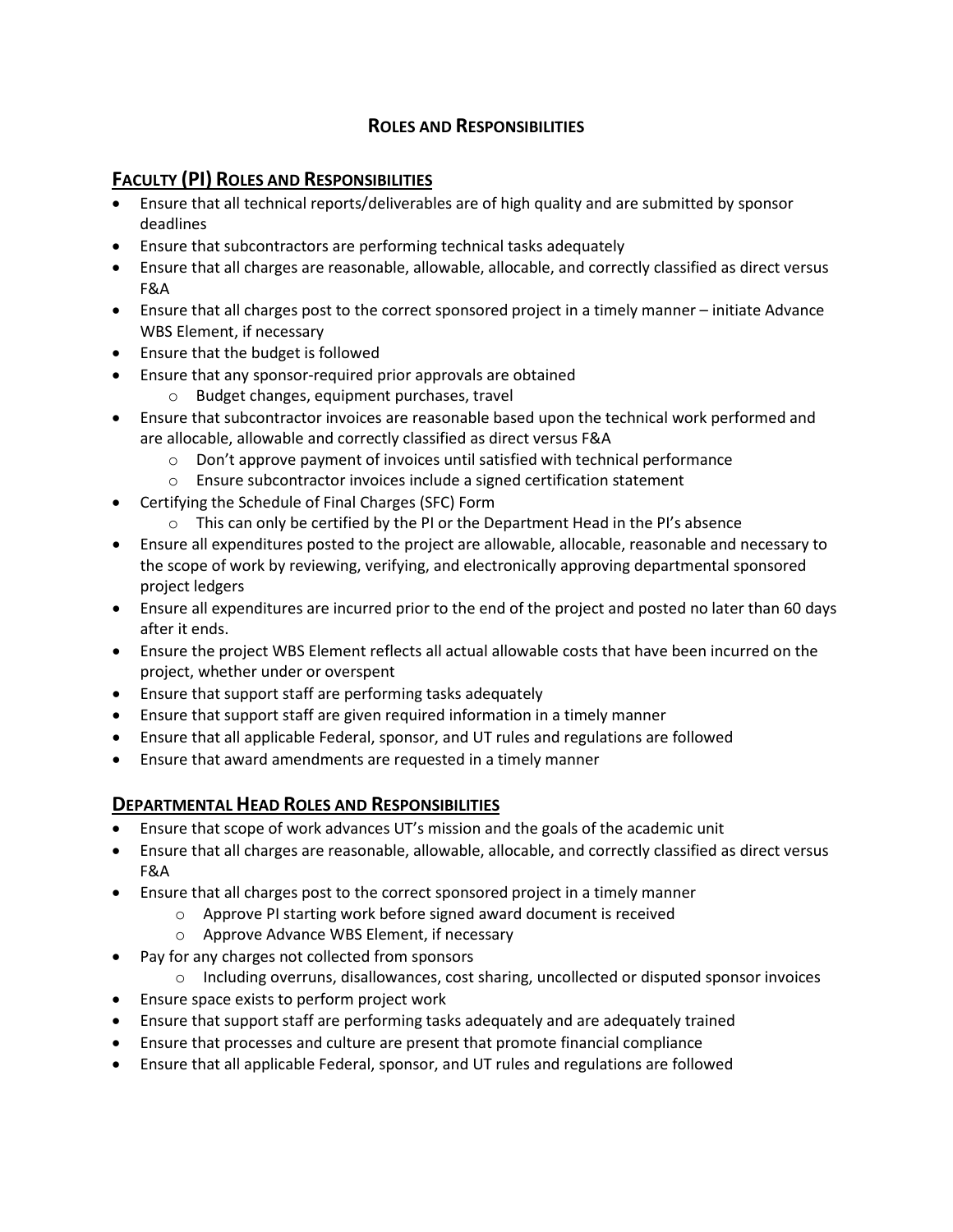# **DEPARTMENTAL ACCOUNTANT ROLES AND RESPONSIBILITIES**

- Ensure that all charges post to the correct sponsored project in a timely manner initiate Advance WBS Element, if necessary
- Ensure that the budget is followed
- Ensure that any sponsor-required prior approvals are obtained
	- o Budget changes, equipment purchases, travel
- Ensure that subcontractor invoices are reasonable based upon the technical work performed and are allocable, allowable and correctly classified as direct versus F&A
	- $\circ$  Don't approve payment of invoices until satisfied with technical performance
	- o Ensure subcontractor invoices include a signed certification statement
- Certifying the Schedule of Final Charges (SFC) Form
	- $\circ$  This can only be certified by the PI or the Department Head in the PI's absence
- Ensure all expenditures posted to the project are allowable, allocable, reasonable and necessary to the scope of work by reviewing, verifying, and electronically approving departmental sponsored project ledgers
- Ensure all expenditures are incurred prior to the end of the project and posted no later than 60 days after it ends.
- Ensure the project WBS Element reflects all actual allowable costs that have been incurred on the project, whether under or overspent
- Process accounting transactions
- Monthly account reconciliation
- Provide PI and Department Head with adequate financial information to manage project
- Solve problems
- Liaison between PI and everyone else
- Assist PI in compliance with regulations
- Closeout in a timely manner

#### **OSP AWARD COORDINATOR ROLES AND RESPONSIBILITIES**

- Review proposals and budgets for accuracy and financial compliance
- Flow through financial rules to subcontractors
- Help the PI, department accounting staff and business office get WBS Element opened as quickly as possible
- Get fully executed award documents from sponsor so that invoicing can begin which maximizes UT's cash flow
- Maximize F&A recovery
- Negotiate/disallow detrimental financial terms and conditions
	- o Inconsistent costing, such as hourly rates versus percent of effort
	- o Unreasonable reporting deadlines
	- o Non-standard invoicing and reporting forms
	- o Backup documentation for expenditures
- Liaise with compliance areas to ensure completion of required items prior to award
- Post award revisions (i.e. budget revisions, No-cost extensions, PI changes, etc) with Sponsor
- Setup of award in Cayuse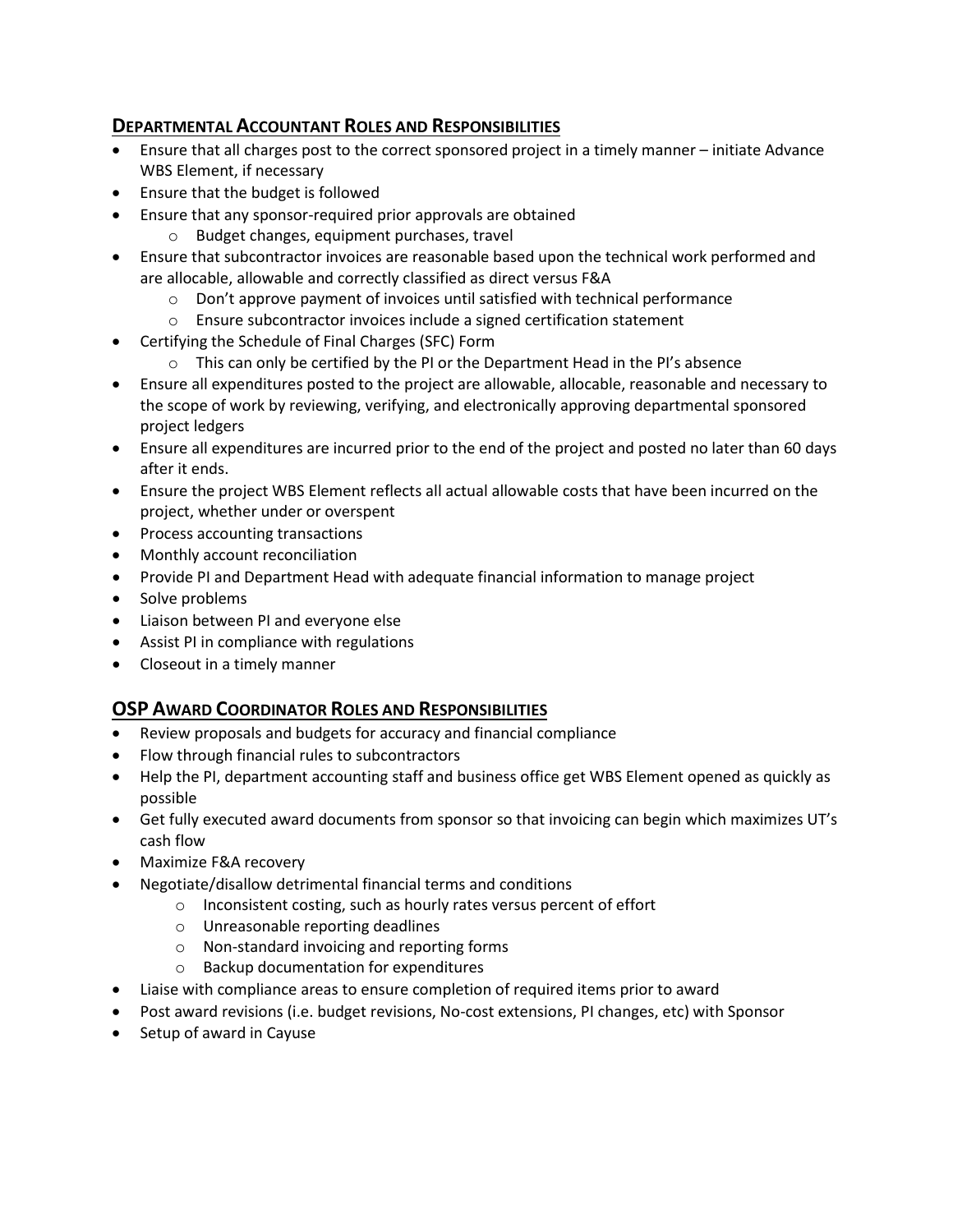# **SPONSORED PROJECT ACCOUNTANT ROLES AND RESPONSIBILITIES**

- Setup project in IRIS
- Work with PI, department accounting staff and research office to get WBS Element opened as quickly as possible
- Post GL budget
- Periodic financial reporting
- Periodic invoicing and cash receipts performed to maximize UT's cash flow
- Assist department accounting staff and PI with regulation compliance
- Closeout in a timely manner
- Audit liaison on award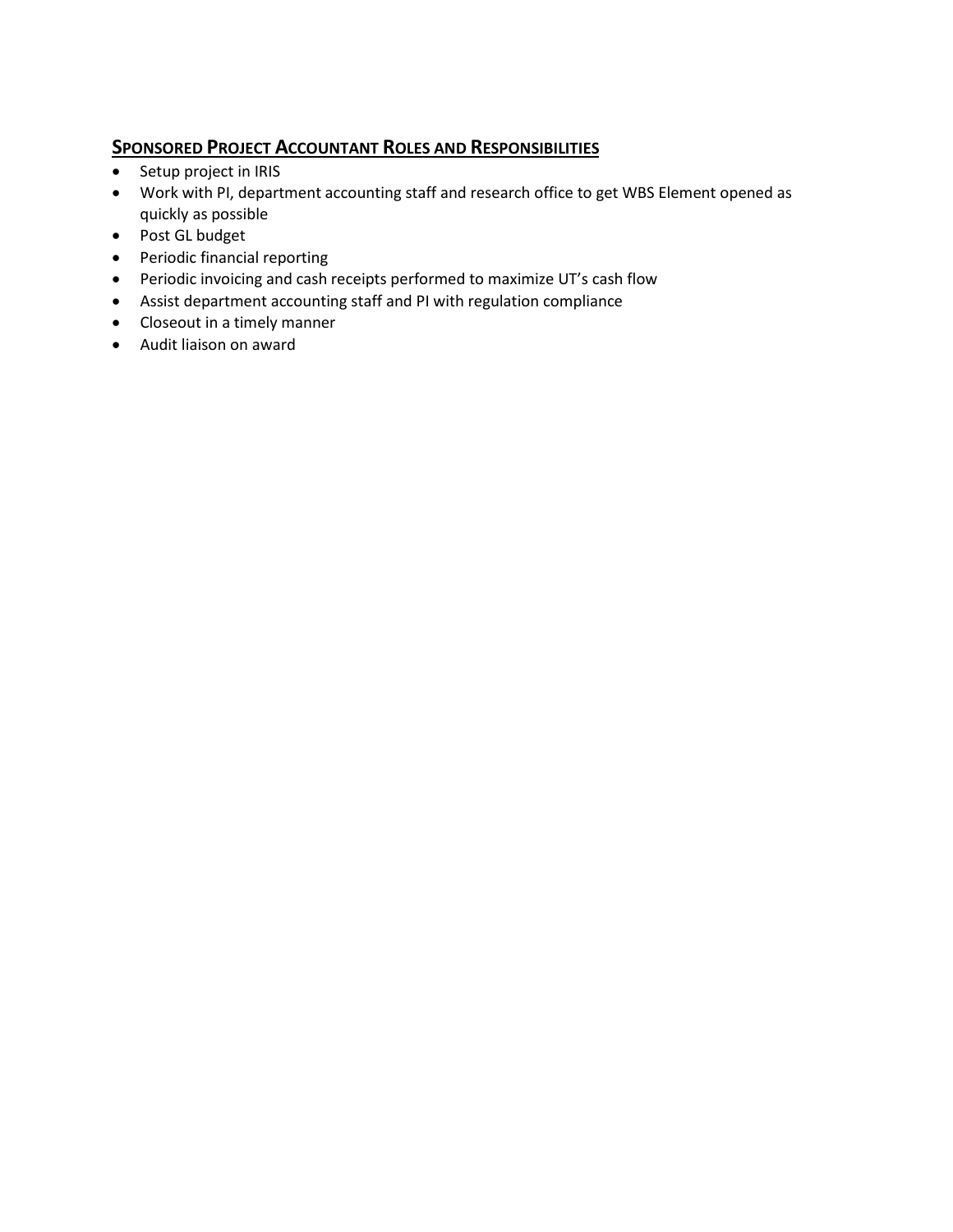# **ACCOUNTS PAYABLE CONTRACT CHECKLIST**

- □ Review policy [FI0505](https://universitytennessee.policytech.com/dotNet/documents/?docid=724&public=true) and signature authorities<https://procurement.tennessee.edu/contracts/>
- $\Box$  Determine whether services are biddable and should be procured through the purchasing department of the campus or institute (The purchasing department can help make this determination).
- $\Box$  If the vendor is not in the system, initiate vendor setup
- $\Box$  All vendors who wish to conduct business with the University are required to register with ESM Solutions. There is no charge for this registration, it takes a few minutes and it is easy to use. To register:
- $\Box$  Go to ESM Solution's website at<http://www.esmsolutions.com/supplier-login/>and select the "Not Registered" (Mercury Version)
- $\Box$  Fill out the required information (Note: It is very important that you maintain your company's information in ESM Solutions to ensure that it is current)
- $\Box$  Select the all of the NIGP classification codes for the products and services that you provide
- $\Box$  You will receive an e-mail within 72 hours confirming your registration
- $\Box$  Determine and proceed with the appropriate contracting method: competitive, noncompetitive, or informal agreement.
- $\Box$  Draft the contract, using the university's standard contract form whenever possible and the standard terms and conditions.<https://procurement.tennessee.edu/contracts/forms/>
- $\square$  Submit the contract through the appropriate review and approval process. Be aware of such special considerations as those that apply to contracts requiring review by the state's Fiscal Review Committee.<https://contracts.utk.edu/contract-review-process/>
- $\square$  When contracting with individuals, determine whether they are independent contractors or whether they should be paid through the UT payroll system (See Policy [FI0420](https://universitytennessee.policytech.com/dotNet/documents/?docid=736&public=true) for guidelines on determining employee or contractor status).
- $\Box$  Review and monitor the services being provided and maintain adequate records of the services, or designate an employee to perform these duties.
- $\square$  Ensure with the PI that the services have been performed satisfactorily before approving a request for payment.
- $\Box$  Approve payment by signing either a vendor's invoice and submitting approval in IRIS or by submitting a Request for Special Payment [\(Form T-27\)](finance.tennessee.edu/wp-content/uploads/forms/T-27.pdf).
- □ Create contract using standard templates <https://procurement.tennessee.edu/contracts/forms/>